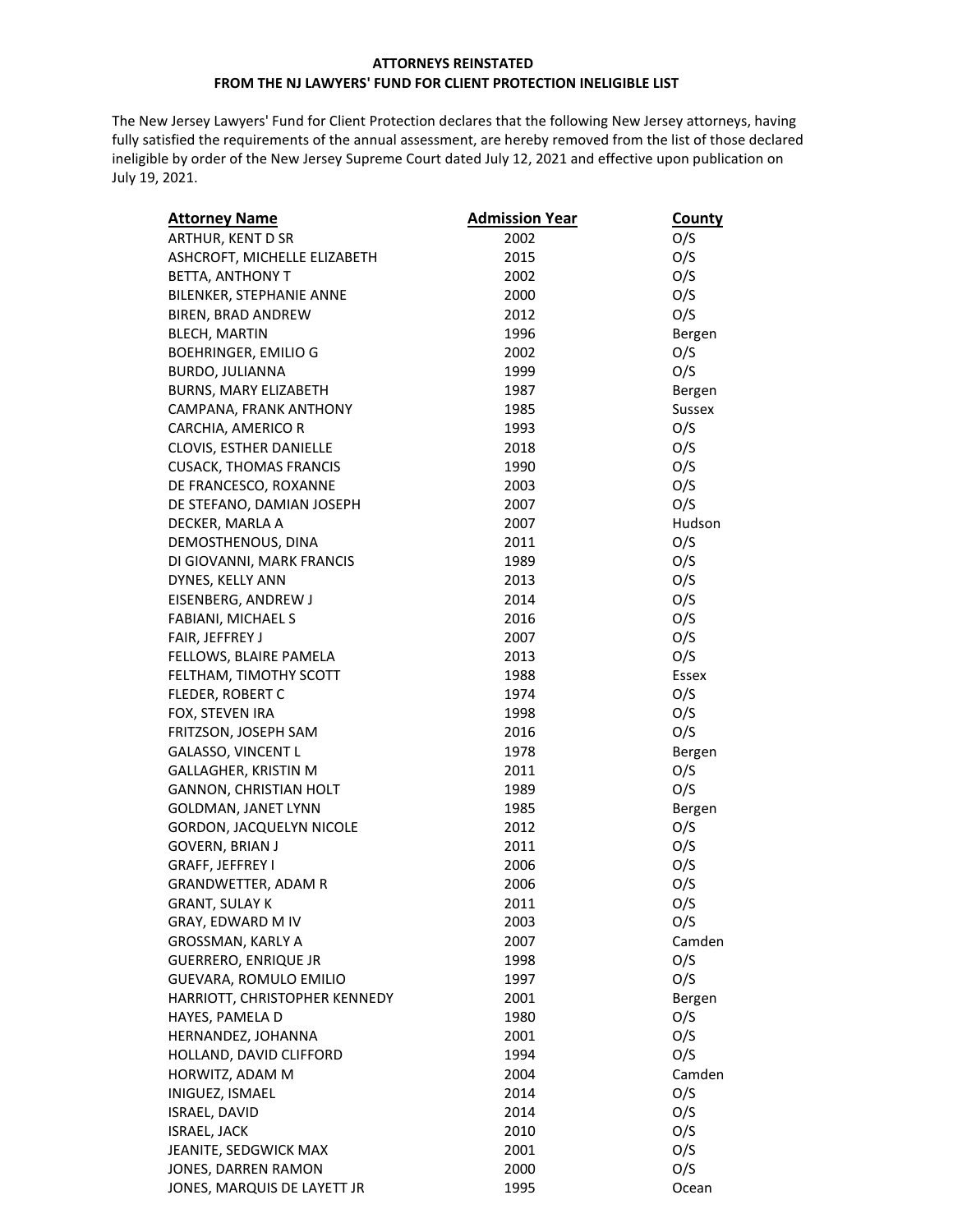| KHANDUJA, NISHA           | 2010 | Somerset   |
|---------------------------|------|------------|
| KIRSCH, SUSAN M           | 2011 | O/S        |
| KITCHENOFF, ROBERT SAMUEL | 1987 | O/S        |
| KOGAN, LAWRENCE ARTHUR    | 1987 | O/S        |
| KWESTEL, STEVEN JEFFREY   | 1997 | O/S        |
| LANDON, JAMES ABRAHAM     | 2002 | O/S        |
| LEGIEC, ELIZABETH F       | 1984 | Morris     |
| LEMONTANG, RYAN S         | 2015 | O/S        |
| LEWIS, MICHAEL G          | 1994 | O/S        |
| LEWIS, RICHARD H          | 1992 | O/S        |
| LISS, HEIDI E             | 1992 | O/S        |
| LITTLE, TIMOTHY G         | 1986 | Middlesex  |
| LUISI, MICHAEL J          | 1992 | O/S        |
| LUND, ERIN NICOLE         | 2012 | O/S        |
| LUPOVICI, SUZANNE         | 2009 | O/S        |
| LYNCH, MICHAEL BRADY      | 1997 | O/S        |
| MAC NEILL, GLENN          | 1985 | O/S        |
| MACRINA, JESSICA LEIGH    | 2012 | O/S        |
| MALFARA, JOSEPH           | 1993 | Camden     |
| MANGANELLO, CHRISTOPHER J | 2012 | O/S        |
| MARKEL, JAMES P           | 2012 | O/S        |
| MARKEY, JEANNE A          | 1984 | O/S        |
| MAROTTA, DANIELE C        | 1993 | O/S        |
| MARTORANA, CHRISTEN ANNE  | 2004 | Camden     |
| MATHEW, JOSEPH PHILIP     | 2017 | O/S        |
| MC CULLOCH, CYNTHIA A     | 1990 | Mercer     |
| MEANY, KIMBERLY ANNE      | 2005 | O/S        |
| METZGER, JOHN N           | 1982 | Monmouth   |
| MIGLIORE, MICHAEL P       | 2002 | O/S        |
| MILLER, MARLA KAY         | 1997 | O/S        |
| MOTELSON, GLENN ERIC      | 1999 | Essex      |
| MOTYCZKA, GLENN C         | 1984 | Morris     |
| NARAHARI, PRIYA           | 2013 | O/S        |
| NEIFELD, CATHY            | 1985 | O/S        |
| NELSON, RICHARD M         | 1999 | O/S        |
| NUCCI, MARIA ZULICK       | 1985 |            |
|                           |      | O/S        |
| O'CONNELL, SHANE MURPHY   | 2014 | O/S        |
| O'TOOLE, KEVIN F          | 1981 | O/S        |
| OLSON, NANA WILSON        | 2010 | O/S        |
| ORTIZ, NORMA E            | 1994 | O/S        |
| OWENS-OLUFESO, KEISHA N   | 2005 | O/S        |
| PANCOAST, DANA B          | 2005 | O/S        |
| PARK, JOO Y               | 2005 | O/S        |
| PASSALAQUA, ANTHONY J     | 1986 | Morris     |
| PERRY, SCOTT MICHAEL      | 1998 | O/S        |
| PETERS, KELLY PAUL        | 2008 | O/S        |
| PISANI, MICHAEL B         | 1992 | O/S        |
| PRESSER, SETH             | 2008 | O/S        |
| PULMAN, SIMON NICHOLAS    | 2012 | O/S        |
| QUIGLEY, SHAUNA           | 2009 | O/S        |
| RAMANAUSKAS, AMBER MARIE  | 2006 | O/S        |
| RAYAVARAPU, GITA          | 2012 | O/S        |
| REISS, JONATHAN           | 1995 | Bergen     |
| RESO, RENEE E             | 1992 | Essex      |
| SCHEFLEN, DANIEL CLARK    | 2007 | O/S        |
| SHEEHAN, JOHN F           | 1988 | Monmouth   |
| SILVERMAN, JENNIFER DAWN  | 1996 | O/S        |
| SMETHERS, JOHN L          | 2009 | Union      |
| SOUTHWICK, JESSICA KATE   | 2011 | O/S        |
| SQUADRONI, JOSEPH M       | 2015 | Gloucester |
| STEPNEY, CHAYA DENEAN     | 2007 | O/S        |
| STRAIT, MEGAN DANIELLE    | 2014 | O/S        |
| SULTANIK, GABRIELLA       | 2015 | Bergen     |